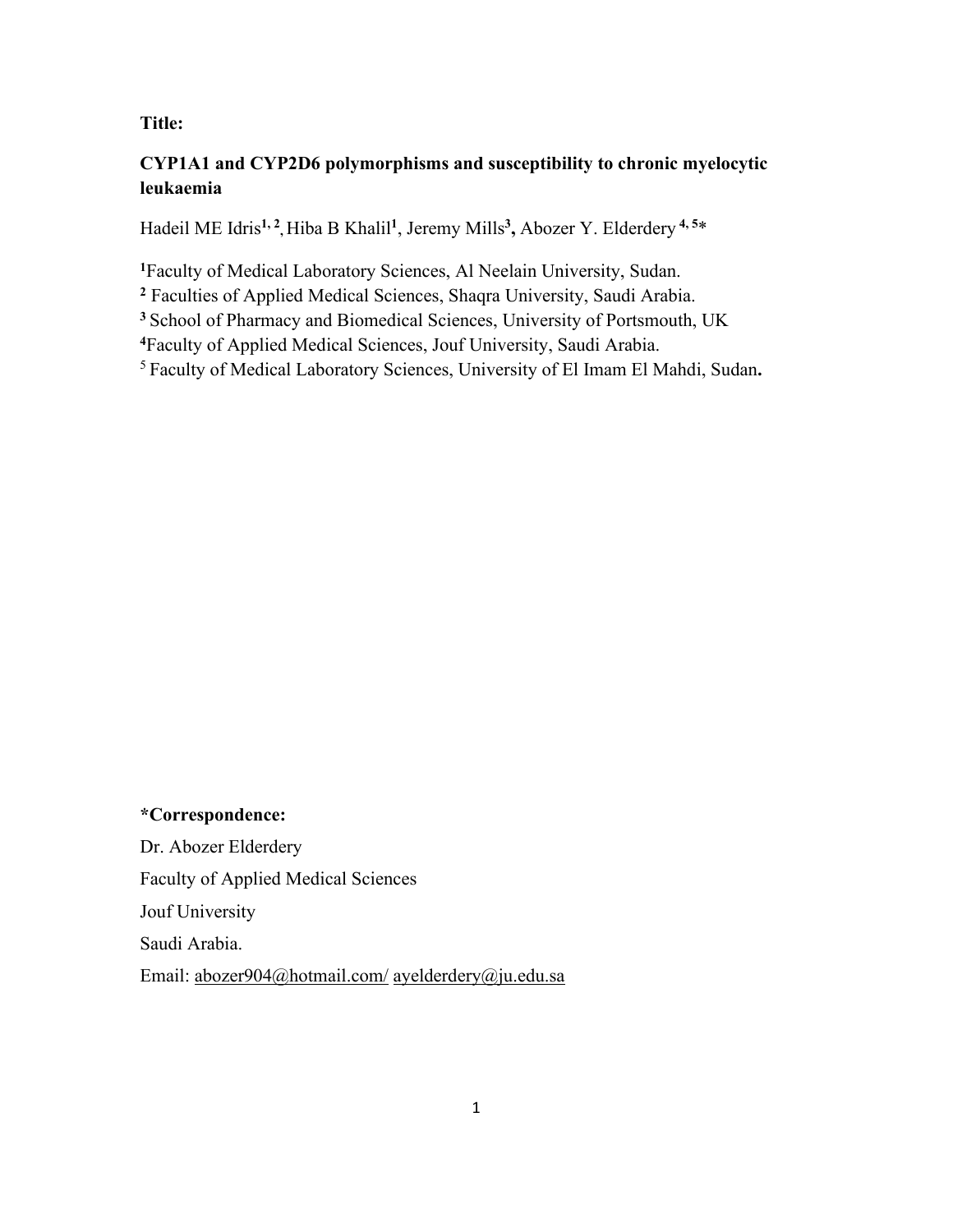## **Abstract**

**Background:** CYP1A1 and CYP2D6 are both xenobiotic metabolizing enzymes belonging to the CYP450 enzyme family. Polymorphisms in these genes vary between individuals, resulting in dissimilar patterns of susceptibility to the effects of carcinogenic substances and drugs. **Objective**: In a prospective study, the influence of CYP1A1\*2C and CYP2D6\*4 gene polymorphisms on the susceptibility to chronic myelocytic leukaemia (CML) were investigated. **Method:** Prevalence of CYP1A1\*2C and CYP2D6\*4 was detected in blood specimens from three hundreds participants - two hundred patients and a hundred healthy individuals as a control group, using PCR-RFLP. **Results:** CYP1A1 Ile/Val and Val/Val genotype frequency in our study population was 82% & 15% in CML patients and 55% & 8% in controls, respectively. This suggests carriers had an elevated risk (OR=18.38, 95% CI=7.364-45.913, p value;  $=0.000$  and OR=23.125,95 % CI=7.228-73.980, p value=0.000, respectively). Individuals carrying the CYP2D6 heterozygous genotype (IM) were notably fewer in number within the CML group at 43.5%, as opposed to 93% of the controls. This suggests the IM genotype may have a prophylactic function in lowering CML risk (OR=0.036, 95% CI=0.005-0.271, *p value* =0.001). In spite of the distribution of the homozygous mutant (PM) genotype being higher in cases with CML (87% as opposed to 6% in the control), this difference was deemed non-significant (OR=0.558, 95% CI=0.064-4.845, *p value* =0.597). **Conclusion:** These findings indicate that polymorphic CYP1A1 and CYP2D6 genes affect the susceptibility to CML. **Key words**: Leukaemia, CML, CYP1A1, CYP2D6, polymorphisms, Sudan.

#### **1. Introduction**

In approximately 90% of cases, chronic myelocytic leukaemia (CML) is a clonal abnormality of myeloid precursors typified by the positive Philadelphia chromosome (Ph). Ph arises as a reciprocal translocation of chromosomes 9 and 22 [1]. Most cancers including CML result from a complex interaction between factors such as exposure to radiation and/or environmental carcinogens such as benzene, smoke and pesticides. These factors may affect the biotransformation of xenobiotics, causing DNA damage in haematopoietic cells [2].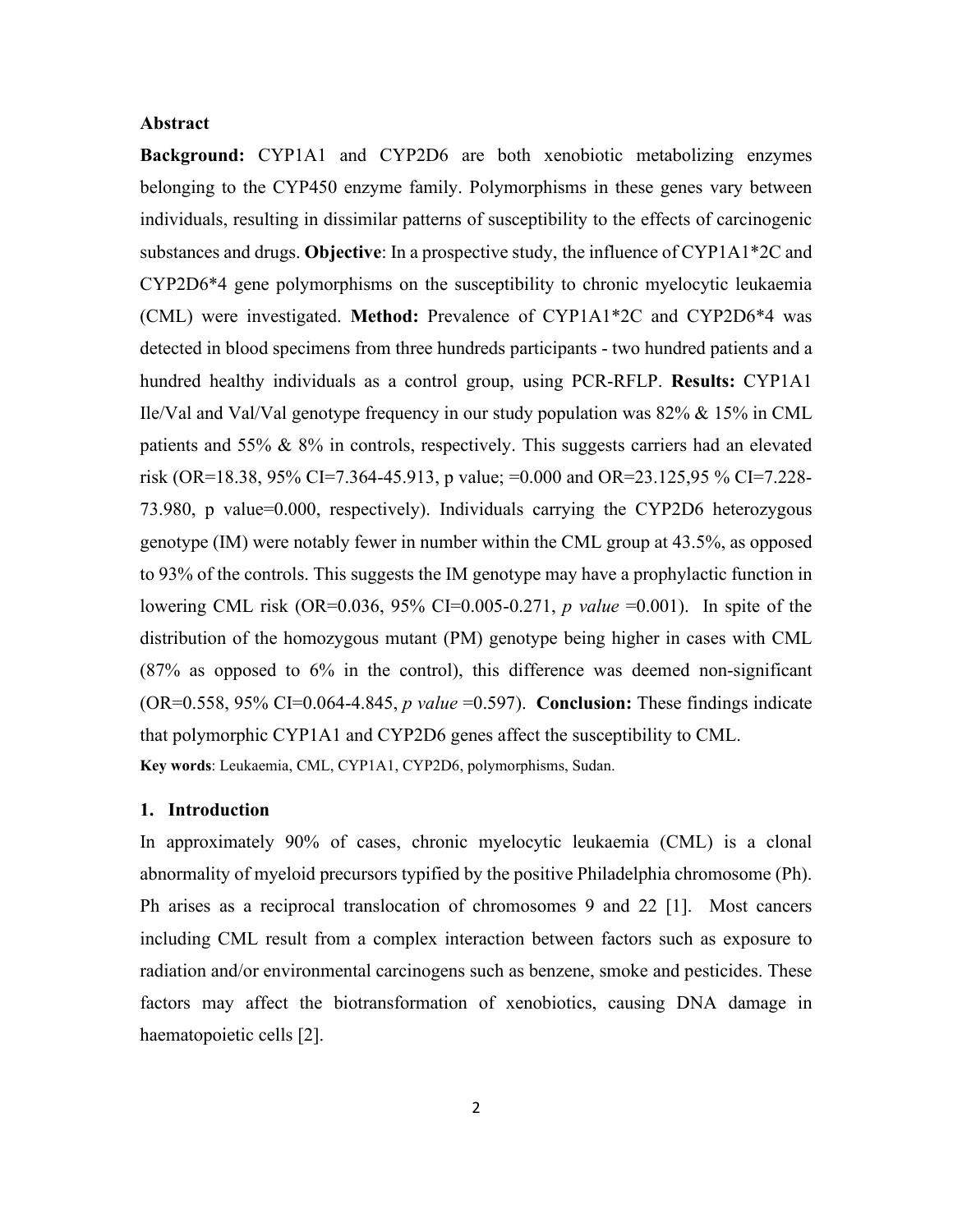Xenobiotic metabolism is catalyzed by a variety of enzymes classified into two phases, namely Phase I and Phase II. The former constitutes the theme of this study and involves hydrolysis (i.e. in which a polar group is added to the xenobiotic or alternatively released by enzyme activity), oxidation, and reduction. In Phase II a series of conjugate reactions link the metabolite formed in Phase I to a polar endogenous molecule [3]. Additionally, polymorphisms within the gene coding for both Phase I and Phase II enzymes may alter their expression, function and activity. Several studies have been conducted on the relationship between genetic polymorphisms of these genes, especially CYP450 and GST, regarding susceptibility to various types of cancer including CML [1, 2]. Conflicting results were observed in different ethnic groups and in response to Tyrosine Kinase Inhibitors (TKIs) treatment [4, 5, 6]. Cytochrome P450 (CYP450) enzymes are Phase I, and are responsible for the metabolism of both endogenous and exogenous compounds, which may convert xenobiotics or procarcinogens into DNA reactive metabolites [\[7\]](#page-11-0)

The CYP1A1 gene is polymorphic and encodes an enzyme which metabolizes several drugs and dietary compounds. It also plays a crucial role in the bioactivation of procarcinogens, such as arylamines and polycyclic aromatic hydrocarbons [8]. The most common polymorphisms of CYP1A1 are T3801C (\*2A), A2455G (\*2C) and C4887A (\*4) [5]. These have been studied in association with various cancers such as lung cancer [9] and oesophageal cancer [10]. CYP1A1\*2C (A2455G) is a substitution of Valine (Val) for Isoleucine (Ile) at position 462 of the CYP1A1 enzyme [11]. It elevates enzyme hydrophobicity and creates a two-fold increase in catalytic activity and mutagenicity [4]. Elevation in the activity of the CYP1A1 enzyme is accompanied by higher levels of adduct formation, which elevates the risk of some cancers [12] and haematological malignancies, including CML [5, 13].

CYP2D6 is located on chromosome 22q13.1 and encodes the CYP2D6 enzyme [14]. Its dormancy is the foundation of adverse reactions for patients under treatment with certain antidepressants, antiarrhythmics, opioids and lipophilic β-adrenoceptor blockers [15]. It also metabolizes several endogenous substances such as hydroxytryptamines, neurosteroids, and tyramine [16]. This enzyme performs several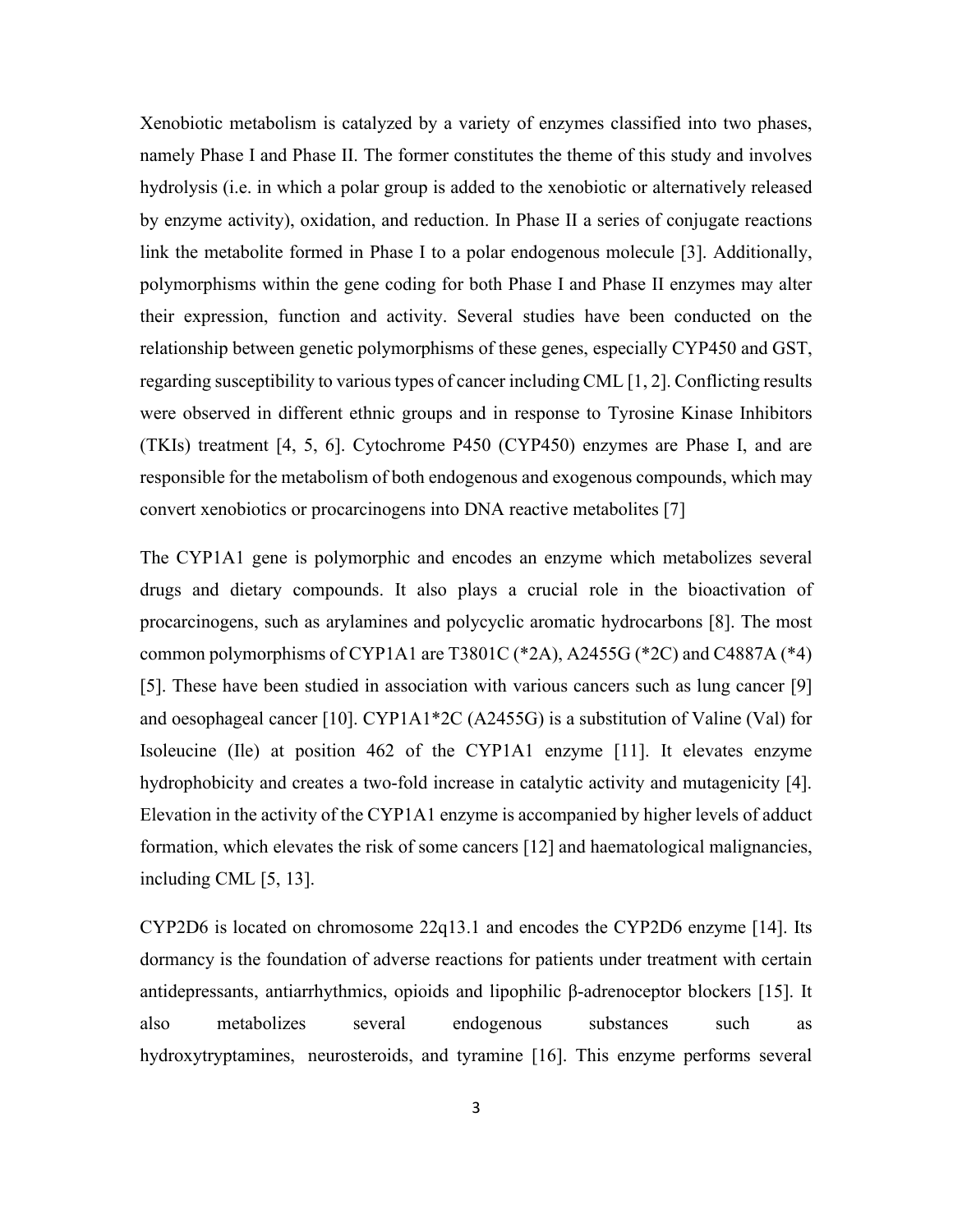biochemical functions and influences more than 10,000 inter-individual differences in metabolism levels [17].

The CYP2D6 polymorphism can be classified into four categories according to its activity: ultra-rapid metabolisers (UMs), extensive metabolisers (EMs), intermediate metabolisers (IMs) and poor metabolisers (PMs) [18]. This polymorphism has been associated with certain cancers [17, 19], Parkinson's disease [20] and systemic lupus erythematosus [21]. The CYP2D6\*4 (1846G>A) polymorphism [20], which results from a defect in splicing at the junction of the  $3<sup>rd</sup>$  intron and  $4<sup>th</sup>$  exon, is a main source of the CYP2D6 poor metaboliser phenotype. This polymorphism may cause a reduction or absence in the quantity and activity of CYP2D6 [13].

This study was aimed at the relationship between CML and genetic polymorphisms in CYP1A1, and CYP2D6 within the Sudanese population. The population is genetically varied because of its multi-ethnic lineage i.e. Arab, African and others and lack of research has limited an understanding of the subject.

# **2. Materials and method**

## **2.1. Subjects and sample collection**

This study was carried out on 200 diagnosed CML patients (34% females, 66% males) who presented themselves to the Radiation and Isotopes Centre (RICK) in Khartoum-Sudan. CML diagnosis was according to standard hematologic and cytogenetic criteria. All patients were in chronic phase of the disease except one patient, who was in the accelerated phase. 100 controls were included in the study too. Individuals here amounted to 51 male and 49 female, and all were unrelated healthy volunteers with no history of cancer.

All participants were interviewed using a prepared questionnaire with special consideration for age, residence, occupation and any family history of cancer. Individuals were made aware of the nature of the study and gave written informed consent and approval was obtained by The Institutional Ethical Committee from Al-Neelain University.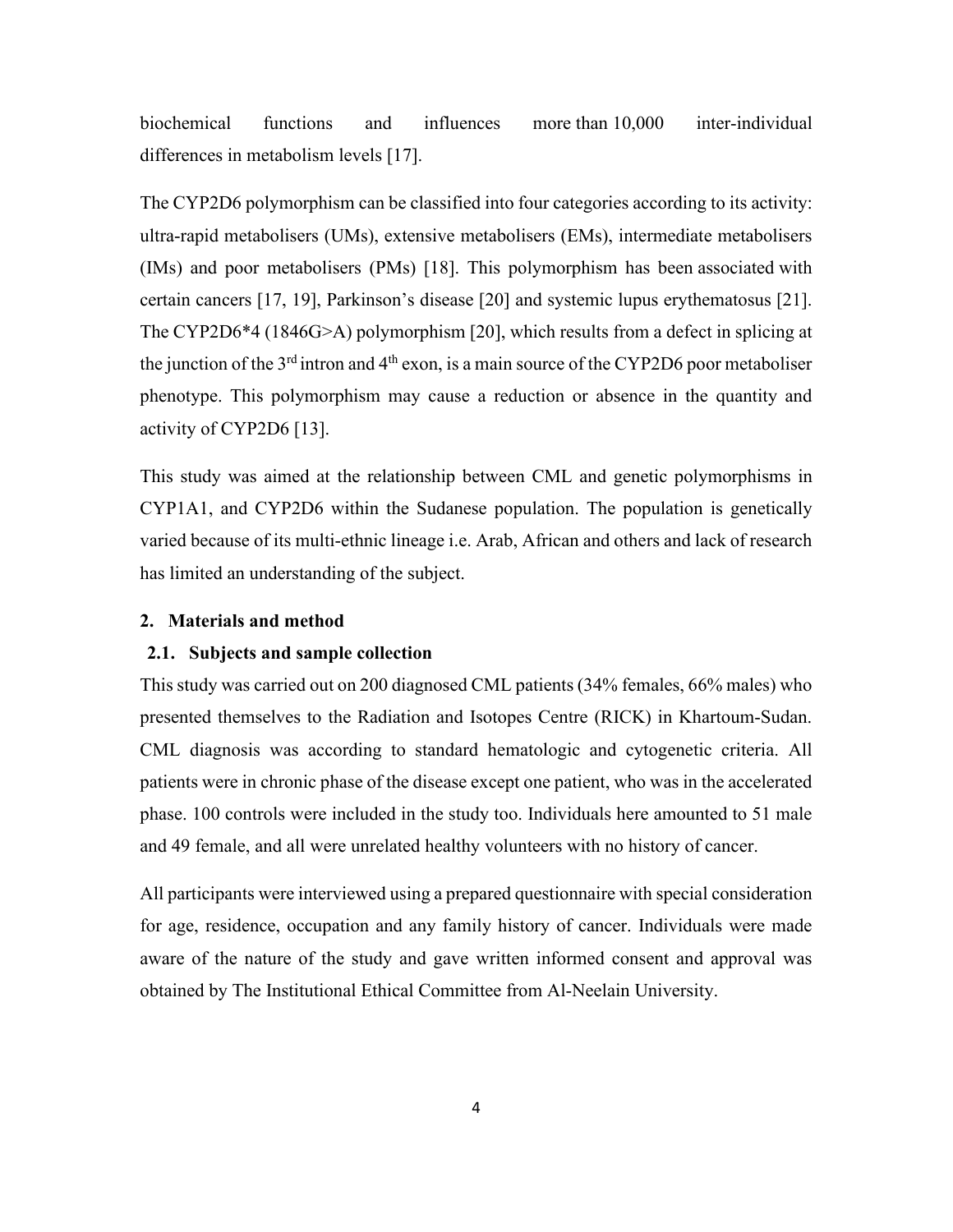## **2.2. DNA extraction**

For each subject, 3 ml of venous blood was collected in a vacuum tube containing EDTA. DNA was then isolated using the Guanidine Chloride DNA extraction method and then stored in Tris EDTA at – 20ºC.

## **2.3. Genetic Polymorphism**

The mapping of genetic polymorphisms for CYP1A1\*2C and CYP2D6\*4 was performed by PCR/restriction fragment length polymorphism (RFLP). The primers used were CYP1A1\*2C and CYP2D6\*4 synthesized by Macrogen. PCR mapping was a standardised three step process using a Sensoquest thermocycler, as described by Taspinar *et al* and Sailaja *et al* [1, 22].

Amplification products were visualized with 2% agarose gel and subjected to restriction enzyme analysis, using BsrD1 for CYP1A1\*2C and BstN1 for CYP2D6\*4 (New England BioLabs Inc). For each reaction; 0.2 μl of the respective enzyme, 2 μl of the corresponding enzyme buffer, 5 μl of the PCR product and 2.8 μl of double distilled water were incubated overnight at 37°C. Banding patterns were then observed on 3% agarose gel stained with ethidium-bromide.

Banding patterns for CYP1A1\*2C were as follows; 204 bp presence indicates the homozygous mutant (Val/Val, G/G), 149 bp and 55 bp presence indicates the homozygous wild type (Ile/Ile,  $A/A$ ) and presences of 204 bp, 149 bp and 55 bp indicates the heterozygous (Ile/Val, A/G). For CYP2D6\*4, a banding presence of 334bp indicates the poor metabolizer ( $A/A$ , PM), 230bp and 104bp indicates the extensive metabolizer ( $G/G$ , EM) and 334bp, 230bp and 104bp indicates the intermediate metabolizer (G/A, IM).

#### **2.4. Statistical analysis**

Results were examined using the Statistical Package for the Social Sciences (SPSS) Version 21. Genotype distribution between CML patients and the control were compared using Pearson's chi-square test and the risk of disease development was evaluated by odd ratio (OR) with a 95% confidence interval (95% CI). We considered p-values of less than 0.05 to be statistically significant.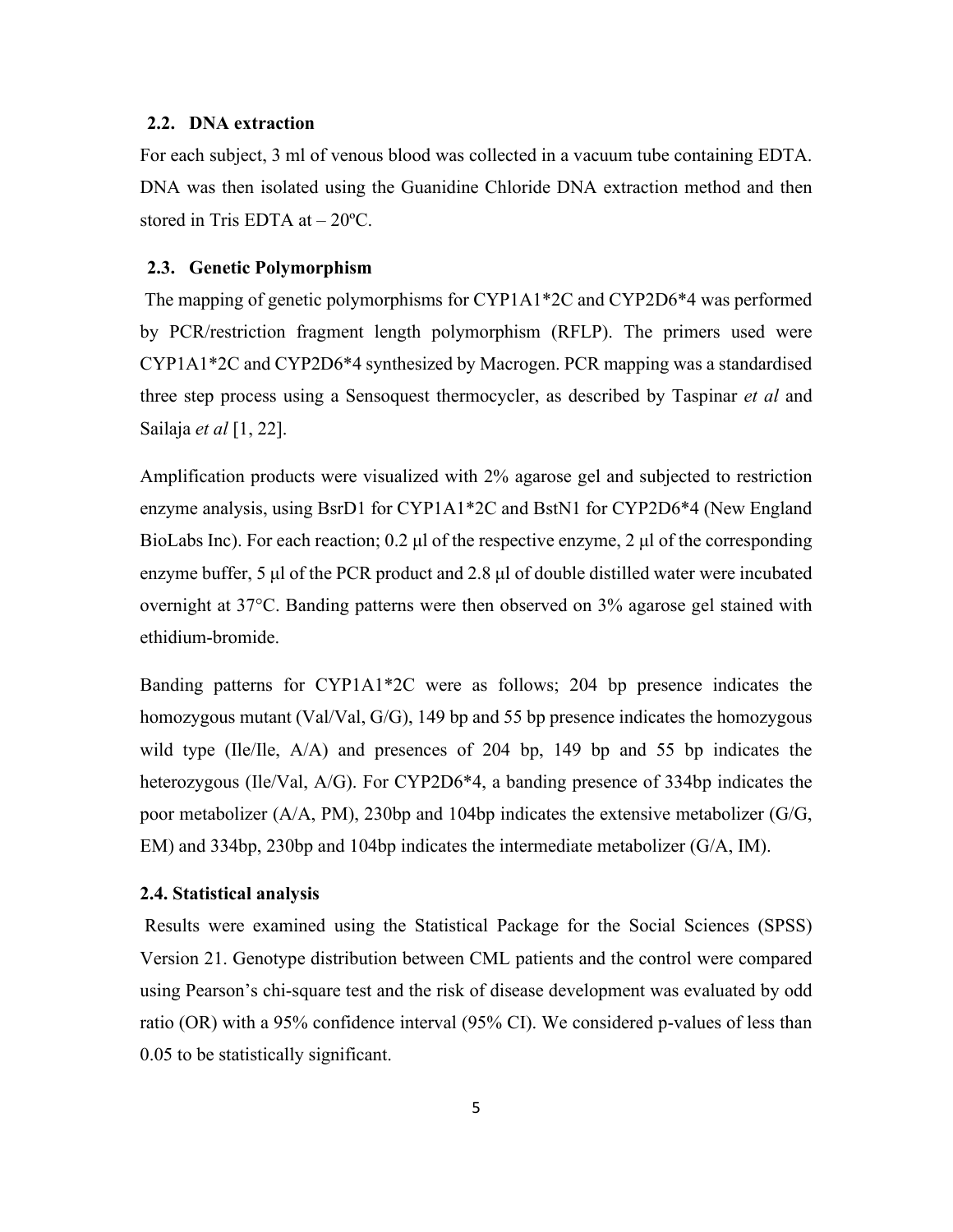## **3. Results**

**Table 1** shows CYP1A1\*2C and CYP2D6\*4 polymorphism genotype distribution for CML patients and the control. The frequencies of CYP1A1 Ile/Ile, Ile/Val and Val/Val genotypes were 3%, 82%, & 15% in CML patients and 37%, 55%, & 8% in controls, respectively. It was observed that variations in the distribution of CYP1A1 Ile/Val heterozygous and Val/Val mutant genotypes were notably greater in patients with CML. It was also significant that CML patients had a 23.125-fold increased presence of the Val/Val homozygous variant genotype (95% CI=7.228-73.980, p value=0.000) and a 18:38 fold increase in Ile/Val heterozygous variant presence  $(95\%$  CI=7.364-45.913, p value =0.000).

Distribution of CYP2D6 heterozygous genotype (IM) was significantly lower in CML cases at (43.5%) as opposed to 93% in the control, suggesting that this genotype may play a protective role in reducing CML risk. (OR=0.036, 95% CI=0.005-0.271, *p value* =0.001). Distribution of CYP2D6 homozygous mutant (PM) genotype was higher in patients with CML, (87% against 6% in the control), but this difference was not considered statistically significant (OR=0.558, 95% CI=0.064-4.845, p value =0.597). Furthermore, the homozygous wild type (EM) genotype distribution was 13% in CML patients as opposed to only 1% of the control.

The combined polymorphisms of CYP1A1\*2C and CYP2D6\*4 were also considered with a significant difference observed only in individuals with a combined AA and IM genotype (OR: 0.02, 95% CI: 0.001-0.293, *p value* = 0.004), see **Table 2**.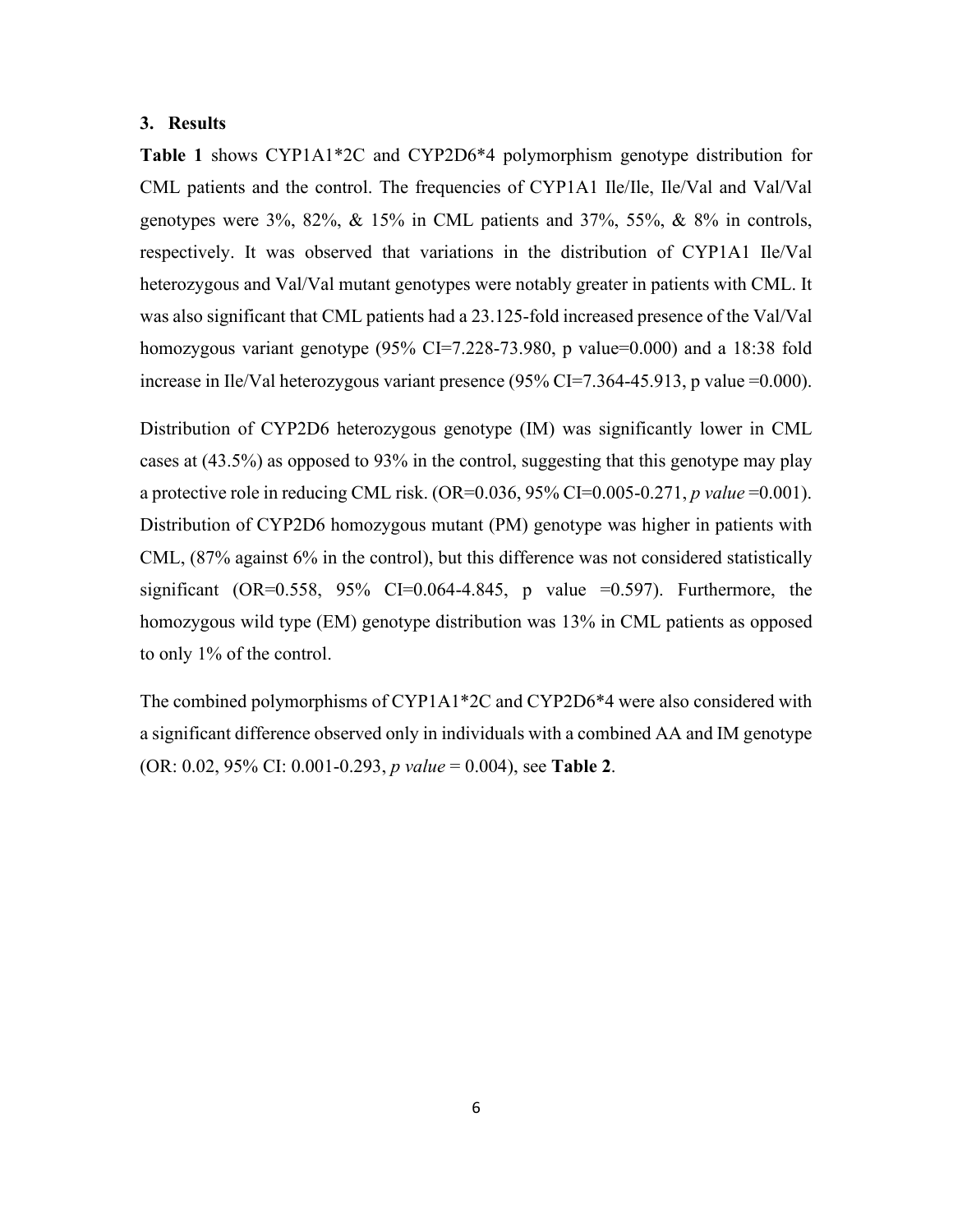| <b>Genotypes/Allele frequency</b> |                 | <b>CML</b>           | Control   | <b>OR</b> | 95%CI                    |
|-----------------------------------|-----------------|----------------------|-----------|-----------|--------------------------|
|                                   |                 | N(%                  | N(%       |           |                          |
| CYP1A1*2C                         | $AA$ (Ile/ Ile) | 6(3)                 | 37(37)    | Reference | -                        |
|                                   | $AG$ (Ile/Val)  | 164(82) <sup>a</sup> | 55 (55)   | 18.38     | $7.4 - 45.9$             |
|                                   | GG (Val/Val)    | 30(15) <sup>a</sup>  | 8(8)      | 23.125    | $7.2 - 73.9$             |
|                                   | A(WT)           | 176(44)              | 129(64.5) |           |                          |
|                                   | G(MUT)          | 224(56)              | 71(35.5)  |           | -                        |
| <b>CYP2D6*4</b>                   | GG (EM)         | 26(13)               | 1(1)      | Reference | $\overline{\phantom{a}}$ |
|                                   | $GA$ (IM)       | $87(43.5)^{a}$       | 93 (93)   | 0.036     | $0.01 - 0.27$            |
|                                   | AA(PM)          | $87(43.5)^{b}$       | 6(6)      | 0.558     | $0.06 - 4.85$            |
|                                   | G(WT)           | 139 (34.8)           | 95 (47.5) |           |                          |
|                                   | A (MUT)         | 261(62.3)            | 105(52.5) |           | -                        |

**Table 1: Distribution of CYP1A1\*2C and CYP2D6\*4 polymorphism genotypes in CML patients and in control individuals.**

Key: N= total number; OR= Odd Ratio; CI= Confidence Interval; WT= Wild Type allele; MUT= Mutant allele; PM= Poor Metabolizer (homozygous mutant status); EM= Extensive Metabolizer (homozygous wild type status); IM= Intermediate Metabolizer (heterozygous status). Statistical significance; (**P-value**) is shown in superscript parenthesis; (a) =  $0.05$ , (b) =  $0.05$ .

| <b>Genotypes</b> |            | <b>CML</b>           | Control | <b>OR</b> | 95%CI           |  |  |
|------------------|------------|----------------------|---------|-----------|-----------------|--|--|
| $CYP1A1*2$       | $CYP2D6*4$ | N(%                  | N(%     |           |                 |  |  |
| $\mathbf C$      |            |                      |         |           |                 |  |  |
| AA               | EM         | 3(1.5)               | 1(1)    |           | Reference       |  |  |
| AA               | IM         | $2(1)^{a}$           | 33(33)  | 0.02      | $0.001 - 0.29$  |  |  |
| AA               | PM         | $1(0.5)^{b}$         | 3(3)    | 0.11      | $0.005 - 2.73$  |  |  |
| AG               | EM         | $18(9)^{b}$          | 1(1)    | 6.00      | $0.30 - 124.1$  |  |  |
| AG               | IM         | $71(35.5)^{b}$       | 50(50)  | 0.47      | $0.048 - 4.68$  |  |  |
| AG               | PM         | $75(37.5)^{b}$       | 3(3)    | 8.33      | $0.66 - 105.71$ |  |  |
| GG               | EM         | $(2.5)^{b}$          | 1(1)    | 1.67      | $0.074 - 37.73$ |  |  |
| GG               | IM         | $14(7)$ <sup>b</sup> | 7(7)    | 0.67      | $0.06 - 7.64$   |  |  |
| GG               | PM         | $11(5.5)^{b}$        | 1(1)    | 3.67      | $0.173 - 77.5$  |  |  |

**Table 2: Combination effect of CYP1A1\*2C and CYP2D6\*4 genotypes on CML risk.** 

**Key:-** N= Total Number; OR= Odd Ratio; CI= Confidence Interval; PM= Poor Metabolizer (homozygous mutant status); EM= Extensive Metabolizer (homozygous wild type status); IM= Intermediate Metabolizer (heterozygous status). Statistical significance (**P-value**) is shown in superscript parenthesis; (a) =  $\leq$  0.05, (b) =  $\geq$  0.05

# **4. Discussion**

Exposure to xenobiotics can lead to changes in genetic makeup and increase the risk of cancer development and haematological malignancy [23]. The CYP family which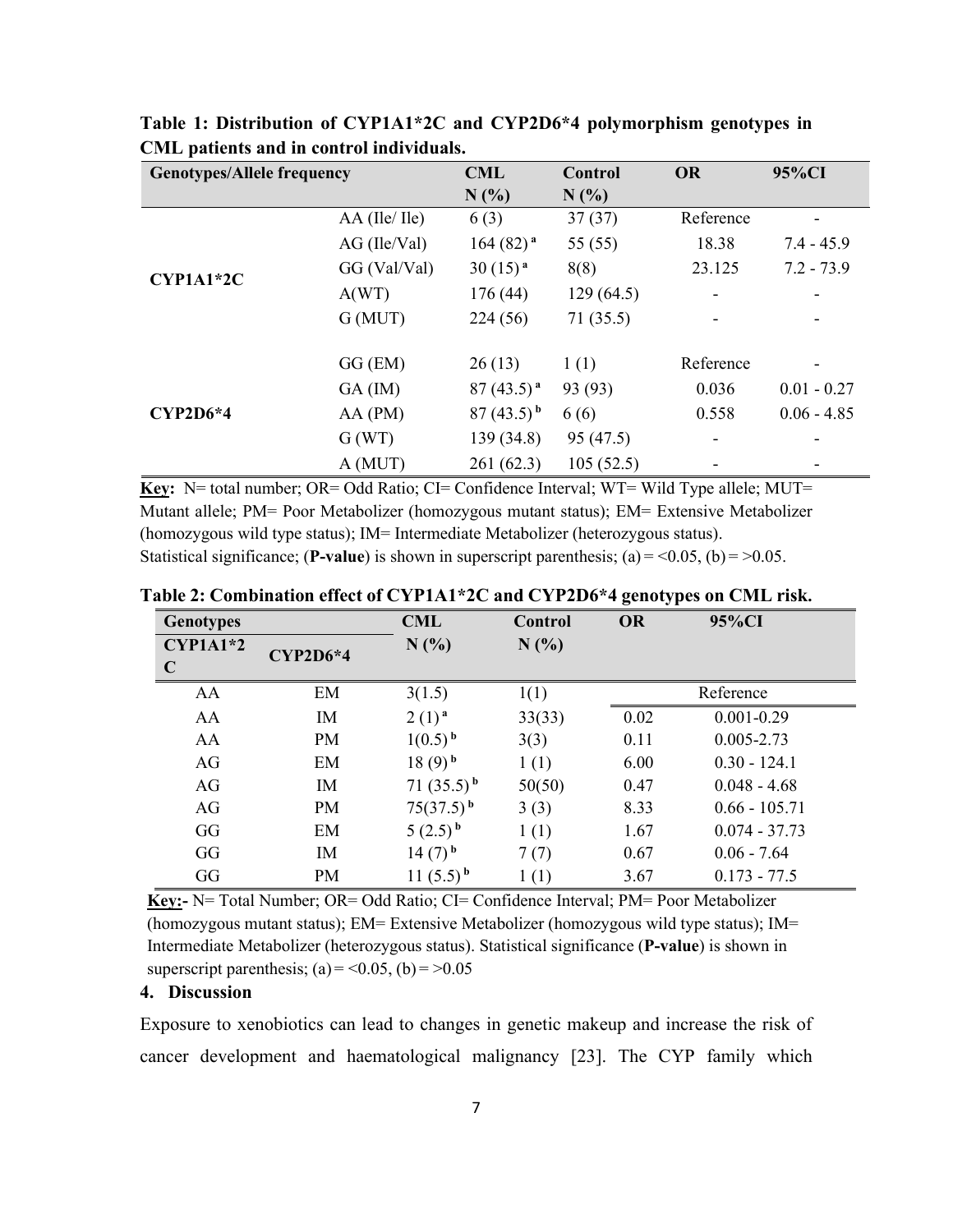constitutes the theme of this study, has an important role in the detoxification of environmental factors through increased expression in lymphoblastic and myeloblastic lines [24]. Therefore, CYP1A1 and CYP2D6 enzymes may well be responsible for carcinogenesis in haematopoietic cells.

Within this study, frequency of CYP1A1 Ile/Val and Val/Val genotypes were significantly higher in patients (82% and 15%) than the control (55% and 8%, respectively), indicating an increased risk of CML with carriers of these genotypes. It was also found that Ile/Val genotype presence elevates CML risk 18.38 fold (OR=18.38, 95% CI=7.364-45.913, *p value*=0.000), and the Val/Val genotype 23.125 fold (OR=23.125, 95% CI=7.228-73.980, *p value*=0.000). Interestingly, CML risk elevations for the two genotypes are the highest so far reported.

Other studies using controls also agree with our results in linking heterozygous genotype distribution (CYP1A1 Ile/Val) with an elevated risk of CML. Taspinar and co-workers confirm this relationship in Turkey [22] and Achkar and co-workers likewise in Syria [11]. Additionally, under meta-analysis, Lu *et al* found an association between the CYP1A1\*2C polymorphism and the risk of CML among Caucasians [5]. This polymorphism appears to also influence susceptibility to acute leukaemia [13, 25] and solid tumours, such as cancers of the breast [12], head or neck [26]. Studies conducted in Russia and Iran however, have reported no association between the CYP1A1\*2C polymorphism and CML [25-27]. Additionally, a study conducted in India by Lakkireddy and co-workers contradicts our findings with a significant increase in Ile/Val heterozygous genotype presence in their control, indicating this genotype as playing a protective role against CML development [4].

Some studies elucidate the association of CYP1A1 polymorphism with responsiveness to TKIs. In this, a recent study concluded that one polymorphic allele of CYP 1A1 seemed to be frequent in Nilotinib responders and may have influence on drug response [6]. Additionally, Lakkireddy et al suggested the heterozygous (Ile/Val) genotype of CYP1A1\*2C polymorphism may be a reliable predictor of response to imatinib therapy [4].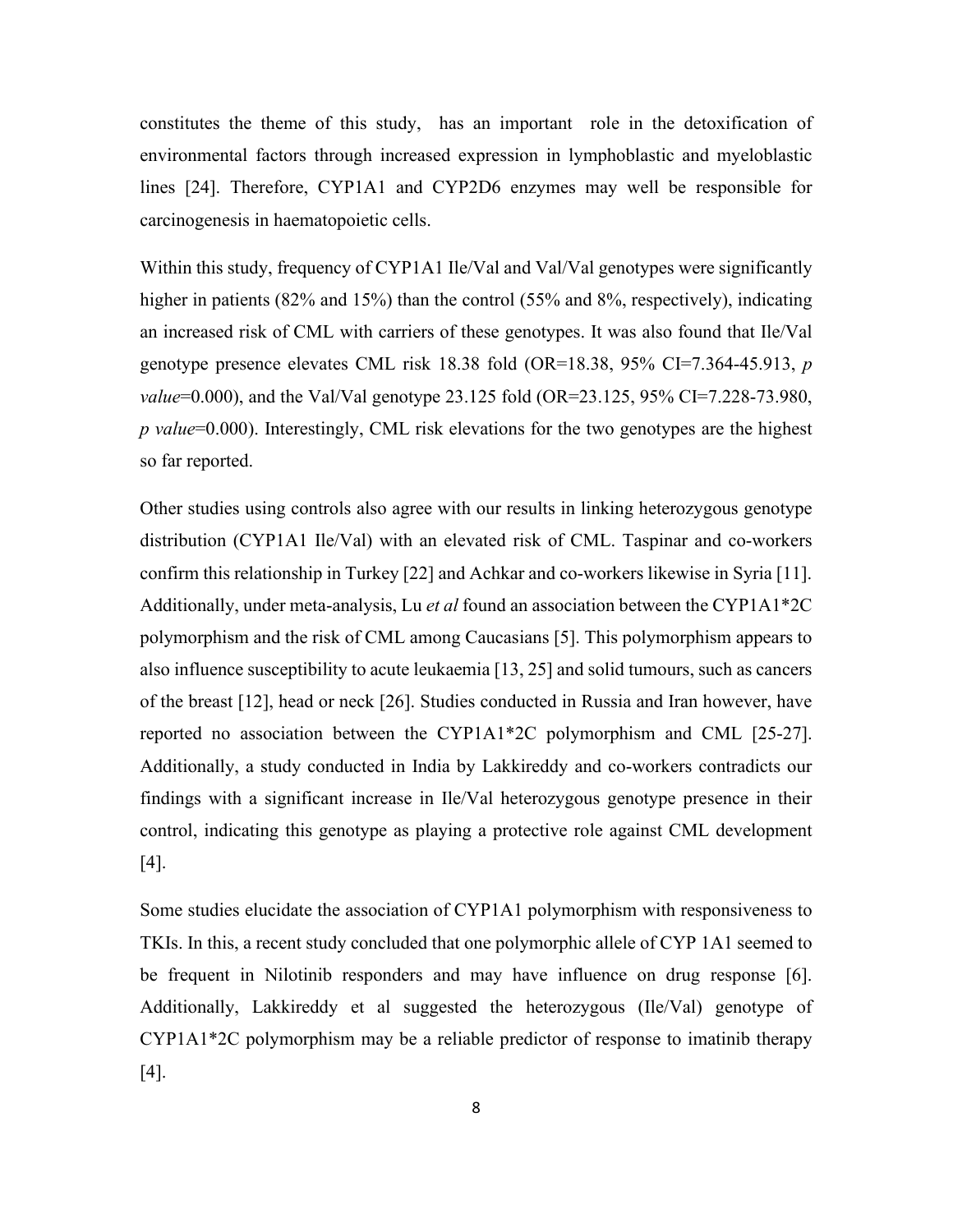Some studies have also raised the possibility of an association of the CYP1A1\*2C polymorphism with both tumour suppressor genes and oncogene mutations, through an increased formation of DNA adducts [11, 22]. The presence of the CYP1A1 Val allele increases enzyme activity and leading to an uncontrolled proliferation of haematopoietic cells, decreased differentiation, and reduced apoptosis of malignant haematopoietic blast cells [4]. Such incidences affect the ability to activate procarcinogens and are more likely to develop various cancers, including CML.

In this study, frequency and distribution of the CYP2D6 IM was significantly lower in cases with CML (OR=0.036, 95% CI=0.005-0.271, *p value* =0.001), suggesting that this genotype may have a prophylactic role in lowering risk. The CYP2D6\*4 polymorphism is characteristic of the PM phenotype in reducing or eliminating CYP2D6 protein activity which, in turn, decreases procarcinogense activation and genotoxic metabolites formation, and consequently lowering the risk of CML development [13, 28]. However, there is statistically no significant difference in the homozygous mutant genotype (PM) presence between patients and the control but this may be due to the low frequency of control individuals carrying this genotype (6%). CYP2D6 genotypes were also reported to have a protective effect against other types of cancer including breast carcinoma [28] and papillary thyroid cancer [29].

Previous studies have reported that a variation in CYP2D6 enzyme activity contributes to a susceptibility to haematological malignancy, yet Chen *et al* showed no association between this polymorphism and the susceptibility to CML [\[7\]](#page-11-0). Earlier studies conducted in UK and Portugal however, associate the PM genotype and EM genotype with an increased risk of CML [30, 31]. The CYP2D6 PM has also been associated with an elevated risk of acute leukaemia, including AML and ALL [32]. And Sailaja *et al,* also found a slight increase of IMs in their CML group compared to their control [1].

The variation in findings between these genotypes can be attributed to differences in ethnicity, environment, lifestyle and variability among individuals in the metabolism of xenobiotic. It is universally understood however, that subjects with genotypes that alter the metabolism and detoxification of carcinogens are more likely to develop cancer.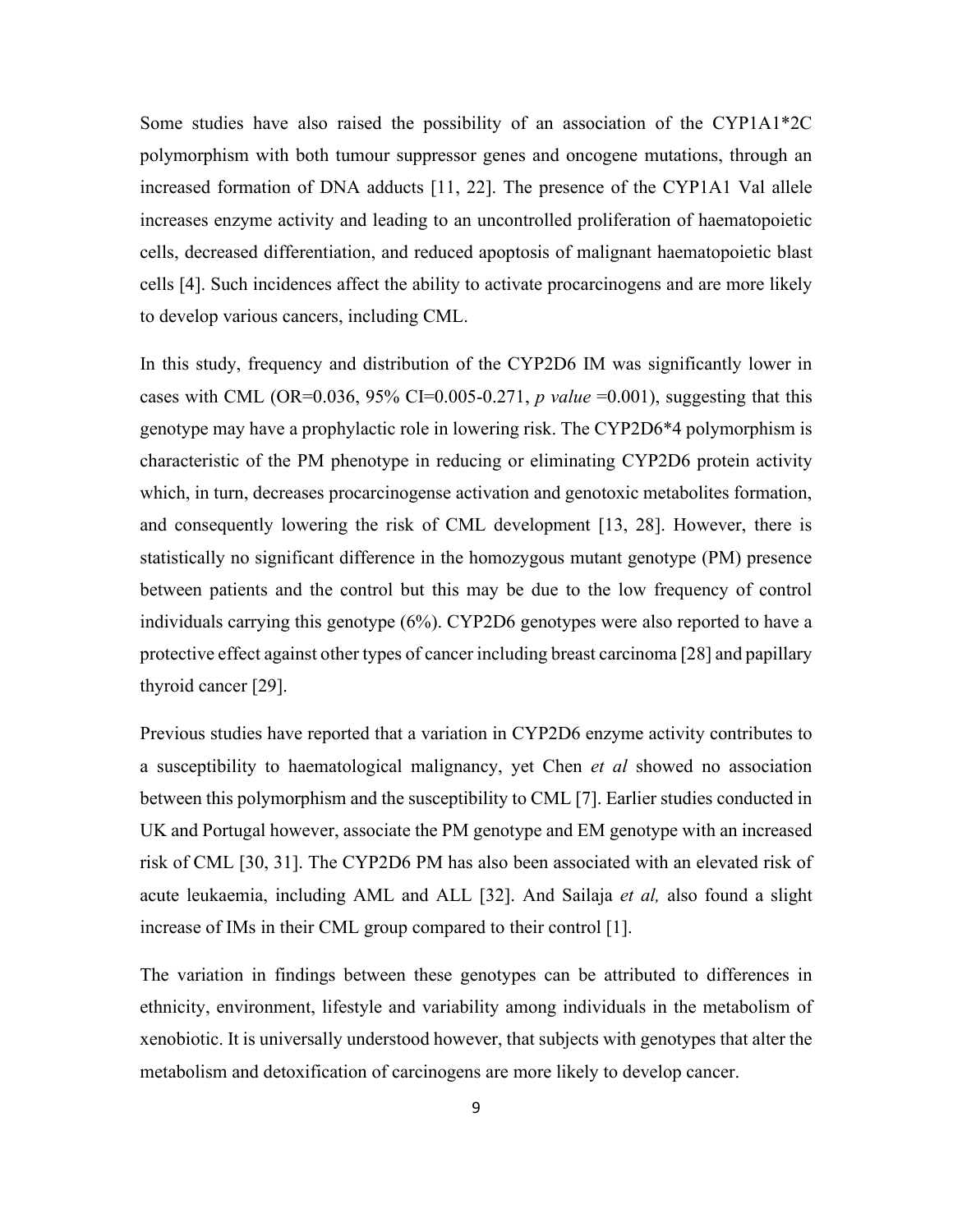The combined effect of CYP1A1\*2C and CYP2D6\*4 polymorphisms and CML risk were also studied. We found a significant interaction between CYP1A1\*2C AA and CYP2D6\*4 IM genotypes, indicating that carriers of this combination may have a protection against CML, as shown in **Table 2**.

It will be remembered that all patients in this study were in the chronic phase of the disease except one patient being in the accelerated phase. Thus, the effect of genetic polymorphism on the clinical phase was very difficult to confirm.

## **5. Conclusion**

Our study suggests that CYP1A1\*2C may increase CML susceptibility whereas the CYP2D6\*4 variant may play a protective role among the Afro Arabic population of Sudan. Our current data is considered as the first published study to report the association between CYP1A1 and CYP2D6 polymorphisms and CML in Sudan, and it may provide a basis for further research and a more extensive study in this country. Further studies considering genetic polymorphisms in both phase I and phase II metabolizing enzymes have to be done in order to investigate the combined effect on the susceptibility to CML which may provide biomarker for early diagnosis/ prognosis and new target for therapy.

## **List of Abbreviations**

ALL = Acute Lymphoid Leukaemia AML = Acute Myeloid Leukaemia CI= Confidence Interval CML = Chronic Myelocytic Leukaemia CYP1A1= Cytochrome 1A1 CYP2D6= Cytochrome 2D6 DNA = Deoxyribonucleic acid EDTA= Ethylenediamine tetraacetic acid EMs= Extensive Metabolisers  $I = Isoleu$ cine IMs = Intermediate Metabolisers MUT= Mutant allele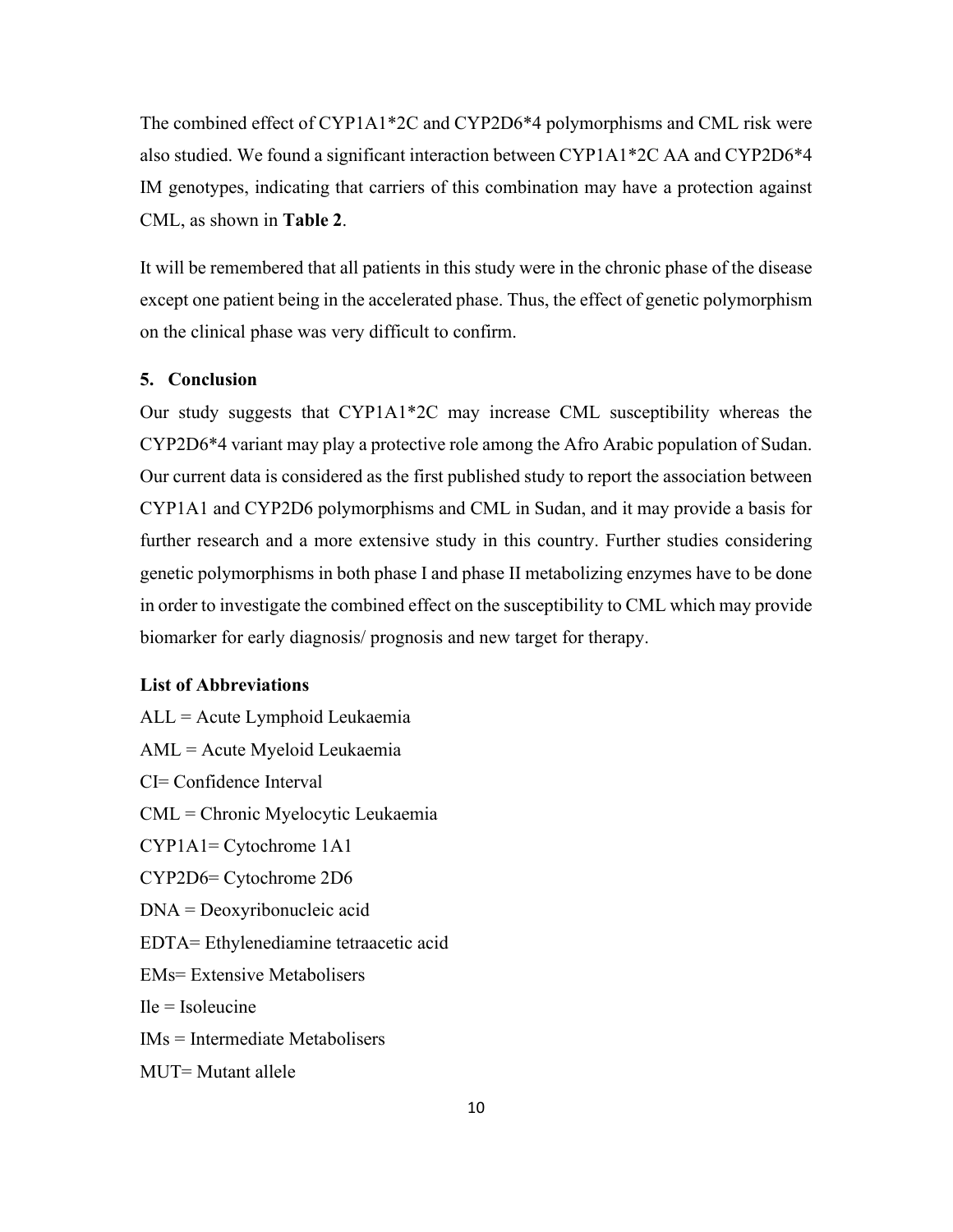OR= Odd Ratio PCR= Polymerase Chain Reaction Ph = Philadelphia Chromosome PMs= Poor Metabolisers RFLP= Restriction Fragment Length Polymorphism RICK = Radiation and Isotopes Centre SPSS= Statistical Package for the Social Sciences TKIs = Tyrosine Kinase Inhibitors UM = Ultra-rapid metabolisers Val =Valine WT= Wild Type allele **Conflict of interest** No conflict of interest

## **Funding**

None

## **Acknowledgment**

We are thankful for the assistance and co-operation of the individuals (patients and healthy volunteers) for their contribution in this research study. We would like also to thank both the institutes, Al Neelain University, Sudan and University of Portsmouth, UK for their support. We also thank staff of the Radiation and Isotopes Center of Khartoum, Hematology Department for their assistance.

# **References**

[1] Sailaja, K.; Vishnupriya, S.; Surekha, D.; Rao, D. N.; Rao, D. Association of CYP2D6\* 4 polymorphism with chronic myeloid leukemia. *JMSR*, **2007**, *1* (1), 43-46.

[2] Kassogue, Y.; Dehbi, H.; Quachouh, M.; Quessar, A.; Benchekroun, S.; Nadifi, S. Association of glutathione S-transferase (GSTM1 and GSTT1) genes with chronic myeloid leukemia. *Springerplus*, **2015**, *4* (1), 210.

[3] Dhaval K. Patel, D. J. S. Xenobiotics: An Essential Precursor for Living System. *Am J Adv Drug Deliv*, **2016**, *1* (3), 262-270.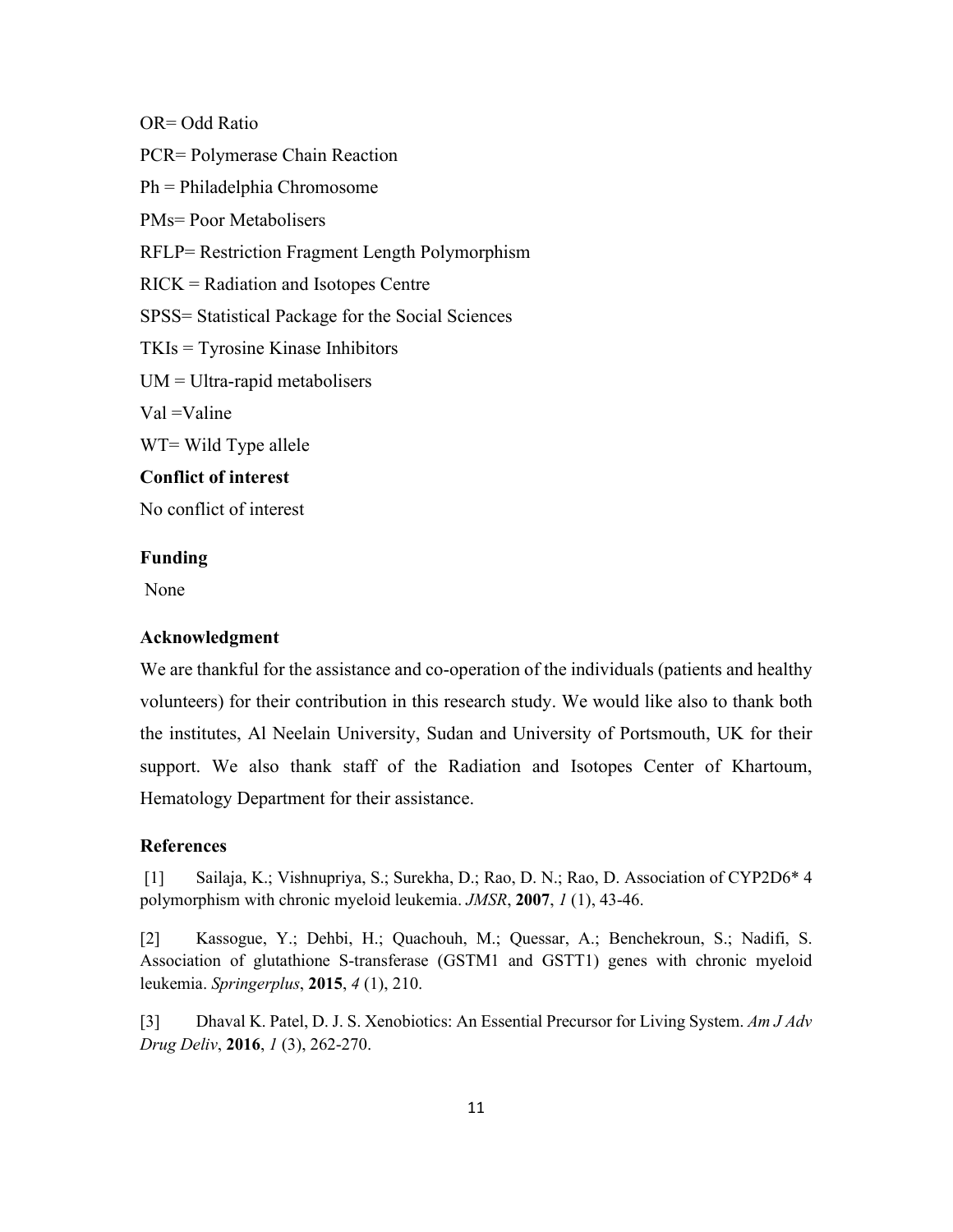[4] Lakkireddy, S.; Aula, S.; Avn, S.; Kapley, A.; Rao Digumarti, R.; Jamil, K. Association of The Common CYP1A1\*2C Variant (Ile462Val Polymorphism) with Chronic Myeloid Leukemia (CML) in Patients Undergoing Imatinib Therapy. *Cell J*, **2015**, *17* (3), 510-519.

[5] Lu, J.; Zhao, Q.; Zhai, Y. J.; He, H. R.; Yang, L. H.; Gao, F.; Zhou, R. S.; Zheng, J.; Ma, X. C. Genetic polymorphisms of CYP1A1 and risk of leukemia: a meta-analysis. *OncoTargets Ther*, **2015**, *8*, 2883-2902.

<span id="page-11-0"></span>[6] Mukry, S. N.; Shahni, A.; Zaidi, U.; Shamsi, T. S. Cytochromes P450 and Glutathione S-Transferases Polymorphisms: Can They Predict Efficacy of Tyrosine Kinase Inhibitors in Chronic Myeloid Leukemia?. *Blood,* **2019**, *134* (Supplement\_1)**,** 5920.

[7] Chen, H. C.; Hu, W. X.; Liu, Q. X.; Li, W. K.; Chen, F. Z.; Rao, Z. Z.; Liu, X. F.; Luo, Y. P.; Cao, Y. F. Genetic polymorphisms of metabolic enzymes CYP1A1, CYP2D6, GSTM1 and GSTT1 and leukemia susceptibility. *Eur J Cancer Prev*, **2008**, *17* (3), 251-258.

[8] Stejskalova, L.; Pavek, P. The function of cytochrome P450 1A1 enzyme (CYP1A1) and aryl hydrocarbon receptor (AhR) in the placenta. *Curr Pharm Biotechnol*, **2011**, *12* (5), 715 - 730.

[9] Ezzeldin, N.; El-Lebedy, D.; Darwish, A.; El-Bastawisy, A.; Hassan, M.; Abd El-Aziz, S.; Abdel-Hamid, M.; Saad-Hussein, A. Genetic polymorphisms of human cytochrome P450 CYP1A1 in an Egyptian population and tobacco-induced lung cancer Genes *Environ*, **2017**, 39 (1), *7* -15.

[10] Abbas, A.; Delvinquiere, K.; Lechevrel, M.; Lebailly, P.; Gauduchon, P.; Launoy, G.; Sichel, F. GSTM1, GSTT1, GSTP1 and CYP1A1 genetic polymorphisms and susceptibility to esophageal cancer in a French population: different pattern of squamous cell carcinoma and adenocarcinoma. *World J Gastroenterol*, **2004**, *23* (10), 3389-3393.

[11] Al-Achkar, W.; Azeiz, G.; Moassass, F.; Wafa, A. Influence of CYP1A1, GST polymorphisms and susceptibility risk of chronic myeloid leukemia in Syrian population. *Med Oncol*, **2014**, *31* (5), 889.

[12] Surekha, D.; Sailaja, K.; Rao, D. N.; Padma, T.; Raghunadharao, D.; Vishnupriya, S. Association of CYP1A1\*2 polymorphisms with breast cancer risk: a case control study. *Indian J Med Sci*, **2009**, *63* (1), 13-20.

[13] Joseph, T.; Kusumakumary, P.; Chacko, P.; Abraham, A.; Radhakrishna Pillai, M. Genetic polymorphism of CYP1A1, CYP2D6, GSTM1 and GSTT1 and susceptibility to acute lymphoblastic leukaemia in Indian children. *Pediatr Blood Cancer*, **2004**, *43* (5), 560-567.

[14] Zanger, U. M.; Schwab, M., Cytochrome P450 enzymes in drug metabolism: regulation of gene expression, enzyme activities, and impact of genetic variation. Pharmacol Ther, **2013**, 138 (1), 103-141.

[15] Wilkinson, G. R. Drug metabolism and variability among patients in drug response. *NEJM*, **2005**, *352* (21), 2211-2221.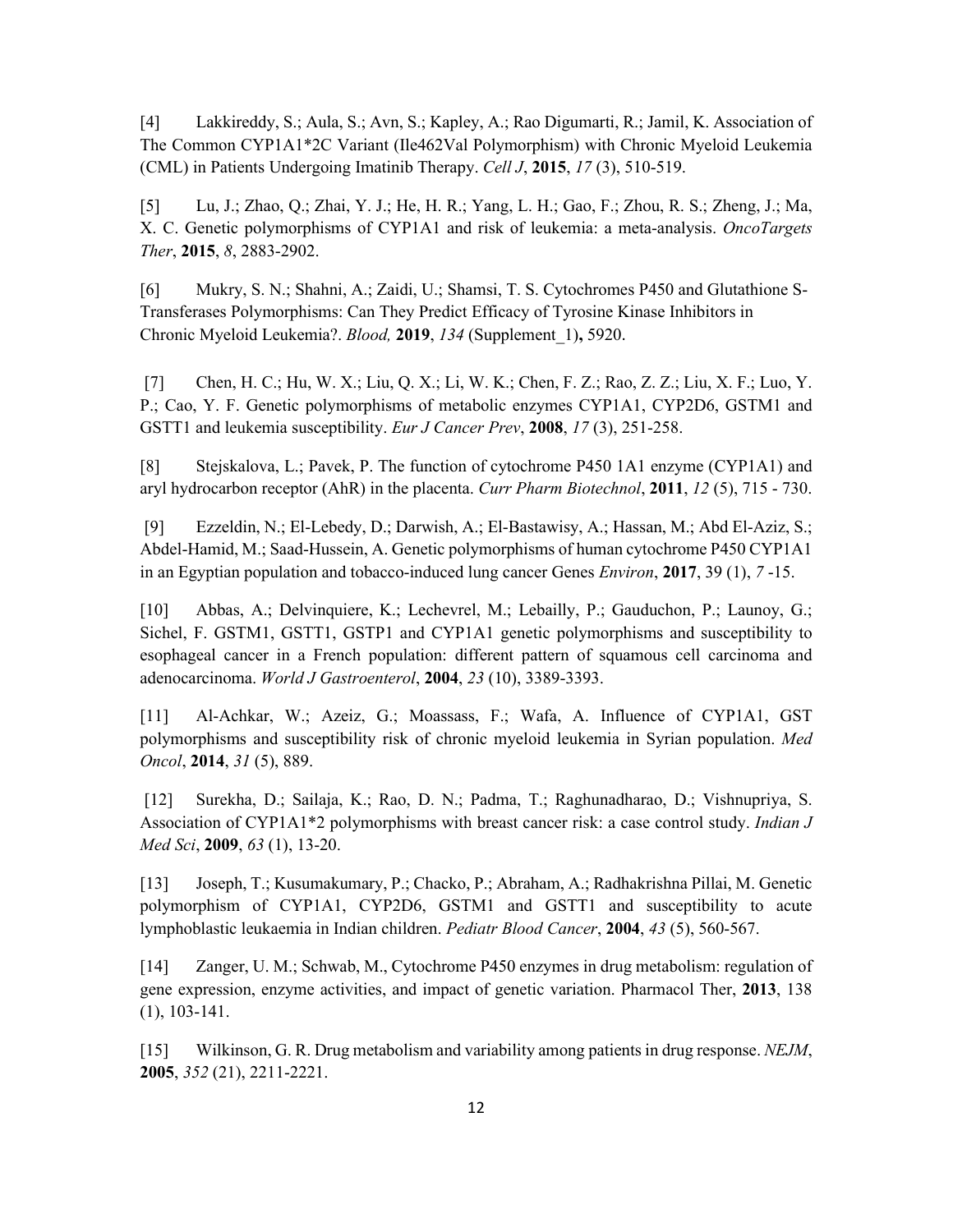[16] Wang, X.; Li, J.; Dong, G.; Yue, J. The endogenous substrates of brain CYP2D. *Eur J Pharmacol*, **2014**, *724*, 211-218.

[17] D Surekha, K. S., D Nageswara Rao, T Padma, D Raghunadharao, S Vishnupriya. CYP2D6\*4 polymorphisms and breast cancer risk. Biol. Med, **2010**, *4* (2), 49 - 55.

[18] Zhou, S. F., Polymorphism of human cytochrome P450 2D6 and its clinical significance: part II. Clin Pharmacokinet, **2009**, *48* (12), 761-804.

[19] Gomes, L.; Lemos, M. C.; Paiva, I.; Ribeiro, C.; Carvalheiro, M.; Regateiro, F. J., CYP2D6 genetic polymorphisms are associated with susceptibility to pituitary tumors. *Acta Med Port*, **2005**, *18* (5), 339-343.

[20] Anwarullah; Aslam, M.; Badshah, M.; Abbasi, R.; Sultan, A.; Khan, K.; Ahmad, N.; von Engelhardt, J. Further evidence for the association of CYP2D6\*4 gene polymorphism with Parkinson's disease: a case control study. *Genes Environ*, **2017**, *39* (1), 18 - 24.

[21] Lee, J. Y.; Vinayagamoorthy, N.; Han, K.; Kwok, S. K.; Ju, J. H.; Park, K. S.; Jung, S. H.; Park, S. W.; Chung, Y. J.; Park, S. H. Association of Polymorphisms of Cytochrome P450 2D6 With Blood Hydroxychloroquine Levels in Patients With Systemic Lupus Erythematosus. *Arthritis Rheumatol*, **2016**, *68* (1), 184-190.

[22] Taspinar, M.; Aydos, S. E.; Comez, O.; Elhan, A. H.; Karabulut, H. G.; Sunguroglu, A. CYP1A1, GST gene polymorphisms and risk of chronic myeloid leukemia. *Swiss Med Wkly*, **2008**, *138* (1-2), 12-17.

[23] Shahab, L.; Goniewicz, M. L.; Blount, B. C.; Brown, J.; McNeill, A.; Alwis, K. U.; Feng, J.; Wang, L.; West, R. Nicotine, Carcinogen, and Toxin Exposure in Long-Term E-Cigarette and Nicotine Replacement Therapy Users: A Cross-sectional Study. *Ann Intern Med*, **2017**, *166* (6), 390-400.

[24] Nagai, F.; Hiyoshi, Y.; Sugimachi, K.; Tamura, H. O. Cytochrome P450 (CYP) expression in human myeloblastic and lymphoid cell lines. *Biol Pharm Bull*, **2002**, *25* (3), 383-5.

[25] Farnaz Razmkhah.; Vahid Pazhakh.; Farhad Zaker.; Farzaneh Atashrazm.; Maryam Sheikhi. Frequency of CYP1A1\*2C Polymorphism in Patients with Leukemia in the Iranian *Population. Lab*. Med, **2011**, *42* (4), 220–223.

[26] Sabitha, K.; Reddy, M. V.; Jamil, K. Smoking related risk involved in individuals carrying genetic variants of CYP1A1 gene in head and neck cancer. *Cancer Epidemiol*, **2010**, *34* (5), 587- 592.

[27] Ovsepian, V. A.; Vinogradova, E.; Sherstneva, E. S. [Cytochrome P4501A1, glutathione S-transferase M1 and T1 gene polymorphisms in chronic myeloid leukemia]. *Genetika*, **2010**, *46* (10), 1360-1362.